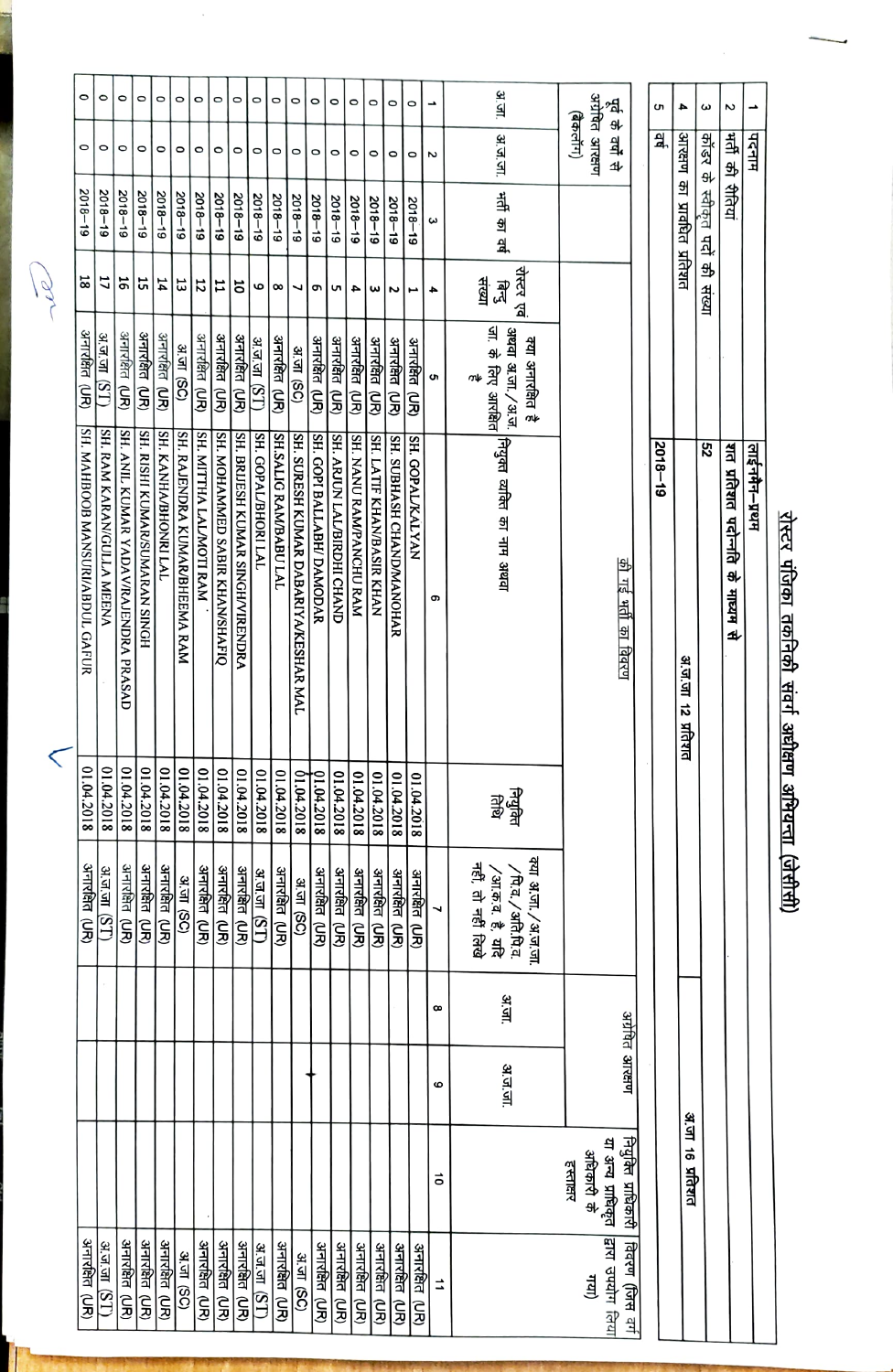| पूर्व के वर्षों से<br>अग्रेषित आरक्षण<br>(बैकलॉग) |             |              |                            |                                |                                              | अग्रेषित आरक्षण                                 | अधिकारी के               | नियुक्ति प्राधिकारी   विवरण (जिस वर्ग<br>या अन्य प्राधिकृत द्वारा उपयोग लिया<br>गया) |       |         |           |                                     |
|---------------------------------------------------|-------------|--------------|----------------------------|--------------------------------|----------------------------------------------|-------------------------------------------------|--------------------------|--------------------------------------------------------------------------------------|-------|---------|-----------|-------------------------------------|
| अ.जा.                                             |             | अ.ज.जा.      | भर्ती का वर्ष              | रोस्टर एवं<br>बिन्दु<br>संख्या | क्या अनारक्षित है<br>अथवा अ.जा. / अ.ज.<br>है | <br> जा. के लिए आरक्षित <br> जा. के लिए आरक्षित | नियुक्ति<br>तिथि         | क्या अ.जा. / अ.ज.जा.<br>/ पि.व. / अति.पि.व.<br>/आ.क.व. है, यदि<br>नहीं, तो नहीं लिखे | अ.जा. | अ.ज.जा. | हस्ताक्षर |                                     |
| 1                                                 |             | $\mathbf{2}$ | 3                          | 4                              | 5                                            | 6                                               |                          | $\overline{\phantom{a}}$                                                             | 8     | 9       | 10        | 11                                  |
|                                                   | 0           | 0            | $2018 - 19$                | 19                             | अ.जा (SC)                                    | <b>SH. HAKIM SINGH/HARI SINGH</b>               | 01.04.2018               | अ.जा (SC)                                                                            |       |         |           | अ.जा (SC)                           |
|                                                   | 0           | 0            | $2018 - 19$                | 20                             | अनारक्षित (UR)                               | SH. MAHENDRA KUMAR JANGIR/DULI CHAND            | 01.04.2018               | अनारक्षित (UR)                                                                       |       |         |           | अनारक्षित (UR)                      |
|                                                   | 0           | 0            | $2018 - 19$                | 21                             | अनारक्षित (UR)                               | ISH. RAMKANT BHARDWAJ/PRAKASH CHAND             | 01.04.2018               | अनारक्षित (UR)                                                                       |       |         |           | अनारक्षित (UR)                      |
|                                                   | 0           | 0            | $2018 - 19$                | 22                             | अनारक्षित (UR)                               | SH. MANOJ KUMAR SHARMA/SHRAWAN LAL              | 01.04.2018               | अनारक्षित (UR)                                                                       |       |         |           | अनारक्षित (UR)                      |
|                                                   | 0           | 0            | $2018 - 19$                | 23                             | अनारक्षित (UR)                               | SH. RAJEEV KUMAR SHARMA/CHHITAR LAL             | 01.04.2018               | अनारक्षित (UR)                                                                       |       |         |           | अनारक्षित (UR)                      |
|                                                   | 0           | 0            | $2018 - 19$                | 24                             | अनारक्षित (UR)                               | SH. SHASHI CHANDRA KUMAR/BHAGWAT                | 01.04.2018               | अनारक्षित (UR)                                                                       |       |         |           | अनारक्षित (UR)                      |
|                                                   | 0           | 0            | $2018 - 19$                | 25                             | अ.ज.जा (ST)                                  | SH. MAL CHAND/CHHOTE LAL                        | 01.04.2018               | अ.ज.जा (ST)                                                                          |       |         |           | अ.ज.जा (ST)                         |
|                                                   | $\mathbf 0$ | 0            | $2018 - 19$                | 26                             | अ.जा (SC)                                    | <b>SH. BHURA/CHHOTU</b>                         | 01.04.2018               | अ.जा (SC)                                                                            |       |         |           | अ.जा (SC)                           |
|                                                   | 0           | 0            | $2018 - 19$                | 27                             | अनारक्षित (UR)                               | SH. MUNGERI LAL/SHALIGRAM PRASAD                | 01.04.2018               | अनारक्षित (UR)                                                                       |       |         |           | अनारक्षित (UR)                      |
|                                                   | 0           | 0            | $2018 - 19$                | 28                             | अनारक्षित (UR)                               | SH. KARAN SINGH SHEKHAWAT/KALYAN SINGH          | 01.04.2018               | अनारक्षित (UR)                                                                       |       |         |           | अनारक्षित (UR)                      |
|                                                   | 0           | 0            | $2018 - 19$                | 29                             | अनारक्षित (UR)                               | SH. SANTOSH KUMAR JANGID/KANHAIYYA LAL          | 01.04.2018               | अनारक्षित (UR)                                                                       |       |         |           | अनारक्षित (UR)                      |
|                                                   | 0           | 0            | $2018 - 19$                | 30                             | अनारक्षित (UR)                               | SH. VIJAY KUMAR SAINI/ DHIRENDRA KUMAR          | 01.04.2018               | अनारक्षित (UR)                                                                       |       |         |           | अनारक्षित (UR)                      |
|                                                   | 0           | 0            | $2018 - 19$                | 31                             | अनारक्षित (UR)                               | SH. SHER MOHD. FATEH MOHD                       | 01.04.2018               | अनारक्षित (UR)                                                                       |       |         |           | अनारक्षित (UR)                      |
|                                                   | 0           | 0            | $2018 - 19$                | 32                             | अ.जा (SC)                                    | SH. DEEP CHAND/BABU LAL                         | 01.04.2018               | अ.जा (SC)                                                                            |       |         |           | <b>31.जा (SC)</b><br>अनारक्षित (UR) |
|                                                   | 0           | 0            | $2018 - 19$                | 33                             | अनार्खित (UR)                                | SH. KEERAT SINGH/KUSHAL SINGH                   | 01.04.2018               | अनारक्षित (UR)                                                                       |       |         |           |                                     |
|                                                   | 0           | 0            | $2018 - 19$                | 34                             | अ.ज.जा (ST)                                  | SH. BHAGWAN SAHAI/REWAR MAL                     | 01.04.2018               | अ.ज.जा (ST)                                                                          |       |         |           | अ.ज.जा (ST)<br>अनारक्षित (UR)       |
|                                                   | 0           | 0            | $2018 - 19$                | 35                             | अनारक्षित (UR)                               | SH. RAMESH CHAND/TARA CHAND                     | 01.04.2018               | अनारक्षित (UR)                                                                       |       |         |           | अनारक्षित (UR)                      |
|                                                   | $^{\circ}$  | 0            | $2018 - 19$                | 36                             | अनारक्षित (UR)                               | SH. SARWAN/SUJYA                                | 01.04.2018               | अनारक्षित (UR)                                                                       |       |         |           | अनारक्षित (UR)                      |
|                                                   | 0           | $\Omega$     | $2018 - 19$                | 37                             | अनारक्षित (UR)                               | SH. PADAM SINGH/SOHAN PAL SINGH                 | 01.04.2018               | अनारक्षित (UR)                                                                       |       |         |           | अ.जा (SC)                           |
|                                                   | 0           | 0            | $2018 - 19$                | 38                             | अ.जा (SC)                                    | SH. MOHAN LAL/HARI NARAIN                       | 01.04.2018               | अ.जा (SC)<br>अनारक्षित (UR)                                                          |       |         |           | अनारक्षित (UR)                      |
|                                                   | 0           | $\bf{0}$     | $2018 - 19$                | 39                             | अनारक्षित (UR)                               | SH. KRISHAN PRATAP PANDEY/RAMSOORAT             | 01.04.2018<br>01.04.2018 | अनारक्षित (UR)                                                                       |       |         |           | अनारक्षित (UR)                      |
|                                                   | 0           | 0            | $2018 - 19$                | 40                             | अनारक्षित (UR)                               | SH. VIJAYENDRA KUMAR/NANAG RAM                  | 01.04.2018               | अनारक्षित (UR)                                                                       |       |         |           | अनारक्षित (UR)                      |
|                                                   | 0           | $\mathbf 0$  | $2018 - 19$                | 41                             | अनारक्षित (UR)                               | SH.GAFOOR KHAN/CHAND KHAN                       | 01.04.2018               | अ.ज.जा (ST)                                                                          |       |         |           | अ.ज.जा $(ST)$                       |
|                                                   | 0           | $\Omega$     | $2018 - 19$                | 42                             | अ.ज.जा (ST)                                  | SH. MEWA RAM/ RAM CHANDER                       | 01.04.2018               | अनारक्षित (UR)                                                                       |       |         |           | अनारक्षित (UR)                      |
|                                                   | 0           | 0            | $2018 - 19$                | 43                             | अनारक्षित (UR)                               | SH. RADHEY SHYAM PANCHAL/SURAJ MAL              | 01.04.2018               | <b>31.जा (SC)</b>                                                                    |       |         |           | अ.जा (SC)                           |
|                                                   |             | 0            | $2018 - 19$<br>0           | 44                             | अ.जा (SC)                                    | SH. SHARWAN LAL/NARAIN LAL                      | 01.04.2018               | अनारक्षित (UR)                                                                       |       |         |           | अनारक्षित (UR)                      |
|                                                   |             | $\mathbf 0$  | $2018 - 19$<br>$\mathbf 0$ | 45                             | अनारक्षित (UR)                               | <b>SH. RAMJAN/SAQOOR MOHD</b>                   |                          |                                                                                      |       |         |           |                                     |

 $\mathbb{C}^{\mathbb{V}}$